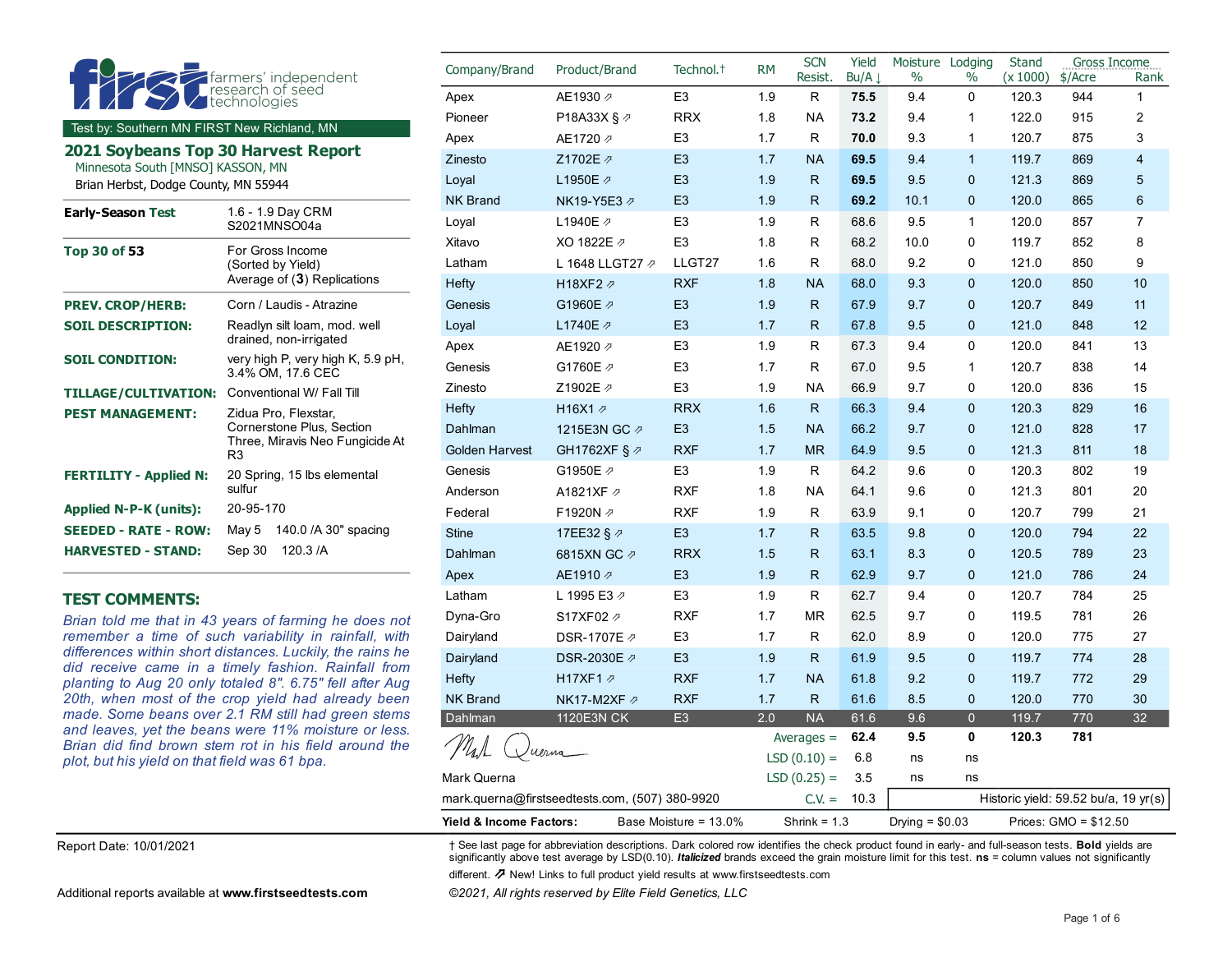|                                             |                                                        | Company/Brand   | Product/Brand             | Technol. <sup>+</sup> | <b>RM</b> | <b>SCN</b>   | Yield |      | Moisture Lodging | Stand    | Gross Income |                |
|---------------------------------------------|--------------------------------------------------------|-----------------|---------------------------|-----------------------|-----------|--------------|-------|------|------------------|----------|--------------|----------------|
| $\overline{\phantom{a}}$                    | farmers' independent                                   |                 |                           |                       |           | Resist.      | Bu/A  | $\%$ | $\frac{0}{0}$    | (x 1000) | \$/Acre      | Rank           |
|                                             | technologies                                           | Pioneer         | P21A28X § 2               | <b>RRX</b>            | 2.1       | R            | 70.0  | 8.9  | $\mathbf 0$      | 119.7    | 875          | $\mathbf{1}$   |
| Test by: Southern MN FIRST New Richland, MN |                                                        | <b>NK Brand</b> | NK21-H4XF § $\varnothing$ | <b>RXF</b>            | 2.1       | <b>MR</b>    | 68.7  | 9.3  | 0                | 119.0    | 859          | 2              |
| 2021 Soybeans Top 30 Harvest Report         |                                                        | Federal         | F2320N 2                  | <b>RXF</b>            | 2.3       | R            | 68.0  | 12.2 | 0                | 119.3    | 850          | 3              |
| Minnesota South [MNSO] KASSON, MN           |                                                        | <b>Stine</b>    | 21EE62 § 2                | E <sub>3</sub>        | 2.1       | R.           | 67.5  | 8.7  | $\mathbf{0}$     | 120.0    | 844          | $\overline{4}$ |
| Brian Herbst, Dodge County, MN 55944        |                                                        | Genesis         | G2060E 2                  | E <sub>3</sub>        | 2.0       | $\mathsf{R}$ | 67.3  | 10.2 | $\mathbf{0}$     | 120.3    | 841          | 5              |
| <b>Full-Season Test</b>                     | 2.0 - 2.3 Day CRM                                      | Apex            | AE2220 2                  | E <sub>3</sub>        | 2.2       | $\mathsf{R}$ | 66.5  | 10.5 | $\mathbf{0}$     | 119.5    | 831          | 6              |
|                                             | S2021MNSO04b                                           | Xitavo          | XO 2282E 2                | E <sub>3</sub>        | 2.2       | R            | 66.2  | 11.3 | 0                | 119.7    | 828          | $\overline{7}$ |
| <b>Top 30 of 54</b>                         | For Gross Income                                       | Loyal           | L2240E 2                  | E <sub>3</sub>        | 2.2       | R            | 66.0  | 10.5 | 0                | 120.3    | 825          | 8              |
|                                             | (Sorted by Yield)<br>Average of (3) Replications       | Dyna-Gro        | S21EN81 2                 | E <sub>3</sub>        | 2.1       | R            | 65.7  | 10.0 | 0                | 119.7    | 821          | 9              |
|                                             |                                                        | Pioneer         | P23A15X GC 2              | <b>RRX</b>            | 2.3       | $\mathsf{R}$ | 65.4  | 10.1 | $\mathbf{0}$     | 120.7    | 818          | 10             |
| <b>PREV. CROP/HERB:</b>                     | Corn / Laudis - Atrazine                               | Zinesto         | Z2302SE ク                 | E <sub>3</sub> , ST   | 2.3       | <b>NA</b>    | 65.4  | 10.9 | $\mathbf{0}$     | 119.7    | 818          | 11             |
| <b>SOIL DESCRIPTION:</b>                    | Readlyn silt loam, mod. well                           | Federal         | F2210N 2                  | <b>RXF</b>            | 2.2       | $\mathsf{R}$ | 65.2  | 10.6 | $\mathbf{0}$     | 120.7    | 815          | 12             |
|                                             | drained, non-irrigated                                 | Zinesto         | Z2002E 2                  | E <sub>3</sub>        | 2.0       | <b>NA</b>    | 65.0  | 9.3  | 0                | 120.7    | 812          | 13             |
| <b>SOIL CONDITION:</b>                      | very high P, very high K, 5.9 pH,<br>3.4% OM, 17.6 CEC | Renk            | RS212NXF 2                | <b>RXF</b>            | 2.1       | R            | 65.0  | 10.0 | $\mathbf{1}$     | 119.7    | 812          | 14             |
| <b>TILLAGE/CULTIVATION:</b>                 | Conventional W/ Fall Till                              | NK Brand        | NK22-C4E3 Ø               | E <sub>3</sub>        | 2.2       | R            | 64.9  | 9.2  | 0                | 120.3    | 811          | 15             |
| <b>PEST MANAGEMENT:</b>                     | Zidua Pro, Flexstar,<br>Cornerstone Plus, Section      | Latham          | L 2379 E3 2               | E <sub>3</sub>        | 2.3       | $\mathsf{R}$ | 64.8  | 10.6 | $\mathbf{0}$     | 120.0    | 810          | 16             |
|                                             |                                                        | Zinesto         | Z2101E 2                  | E <sub>3</sub>        | 2.1       | $\mathsf{R}$ | 64.3  | 9.9  | $\mathbf{0}$     | 120.0    | 804          | 17             |
|                                             | Three, Miravis Neo Fungicide At<br>R <sub>3</sub>      | Loyal           | L2040E 2                  | E <sub>3</sub>        | 2.0       | $\mathsf{R}$ | 63.9  | 10.3 | $\mathbf{0}$     | 119.7    | 799          | 18             |
| <b>FERTILITY - Applied N:</b>               | 20 Spring, 15 lbs elemental                            | Xitavo          | XO 2181E 2                | E <sub>3</sub>        | 2.1       | R            | 63.6  | 9.6  | 0                | 119.7    | 795          | 19             |
|                                             | sulfur                                                 | <b>Stine</b>    | 20EE23 § 2                | E <sub>3</sub>        | 2.0       | R            | 62.5  | 9.4  | 0                | 121.0    | 781          | 20             |
| <b>Applied N-P-K (units):</b>               | 20-95-170                                              | Genesis         | G2260E 2                  | E <sub>3</sub>        | 2.2       | R            | 62.4  | 9.8  | 0                | 120.3    | 780          | 21             |
| <b>SEEDED - RATE - ROW:</b>                 | 140.0 / A 30" spacing<br>May 5                         | Asgrow          | AG22XF2 § $\varphi$       | <b>RXF</b>            | 2.2       | $\mathsf{R}$ | 62.3  | 9.5  | $\mathbf{0}$     | 120.7    | 779          | 22             |
| <b>HARVESTED - STAND:</b>                   | Sep 30<br>120.0 /A                                     | Apex            | AE2020 2                  | E <sub>3</sub>        | 2.0       | $\mathsf{R}$ | 62.3  | 9.8  | $\mathbf{0}$     | 120.0    | 779          | 23             |
|                                             |                                                        | Dairyland       | DSR-2112E ⊉               | E <sub>3</sub>        | 2.1       | $\mathsf{R}$ | 62.1  | 11.0 | $\mathbf{0}$     | 120.7    | 776          | 24             |
| <b>TEST COMMENTS:</b>                       |                                                        | Latham          | L 2295 R2X 2              | <b>RRX</b>            | 2.2       | R.           | 62.0  | 9.4  | 0                | 121.3    | 775          | 25             |
|                                             | Brian told me that in 43 years of farming he does not  | Genesis         | G2150E 2                  | E <sub>3</sub>        | 2.1       | R            | 61.3  | 10.4 | 0                | 121.0    | 766          | 26             |

*Brian told me that in 43 years of farming he does not remember a time of such variability in rainfall, with differences within short distances. Luckily, the rains he did receive came in a timely fashion. Rainfall from planting to Aug 20 only totaled 8". 6.75" fell after Aug 20th, when most of the crop yield had already been made. Some beans over 2.1 RM still had green stems and leaves, yet the beans were 11% moisture or less. Brian did find brown stem rot in his field around the plot, but his yield on that field was 61 bpa.*

Report Date: 10/01/2021 † See last page for abbreviation descriptions. Dark colored row identifies the check product found in early- and full-season tests. **Bold** yields are significantly above test average by LSD(0.10). *Italicized* brands exceed the grain moisture limit for this test. **ns** = column values not significantly

mark.querna@firstseedtests.com, (507) 380-9920 C.V. = 7.2 Historic yield: 59.52 bu/a, 19 yr(s) **Yield & Income Factors:** Base Moisture = 13.0% Shrink = 1.3 Drying = \$0.03 Prices: GMO = \$12.50

Dyna-Gro S21XF61 [⇗](https://www.firstseedtests.com/product-search/?crop=soybean&uuid=9322c8a8-0c97-4e8a-a40a-14afafc12cf9) RXF 2.1 R 60.8 10.9 0 120.3 760 27 Gold Country 2250XF [⇗](https://www.firstseedtests.com/product-search/?crop=soybean&uuid=073023aa-10ae-49c8-993e-1a363bc23a02) RXF 2.2 R 60.2 11.3 0 119.7 752 28 Anderson 217RXT RRX 2.0 MR 60.1 8.2 0 120.0 751 29 Anderson A200E3 [⇗](https://www.firstseedtests.com/product-search/?crop=soybean&uuid=53551bb0-d596-44a2-b9e7-3cd7e28a8601) E3 2.0 NA 60.1 9.8 0 120.3 751 30 Dahlman 1120E3N CK E3 2.0 NA 53.5 10.6 0 120.3 669 51

Averages = **60.8 10.1 0 120.0 761**

 $LSD(0.10) = 4.6$  1.1 ns

different. ⇗ New! Links to full product yield results at www.firstseedtests.com

Mark Querna  $LSD (0.25) = 2.4$  0.6 ns

Additional reports available at **[www.firstseedtests.com](https://www.firstseedtests.com)** *©2021, All rights reserved by Elite Field Genetics, LLC* 

uerna

 $\mu_{\lambda\lambda}$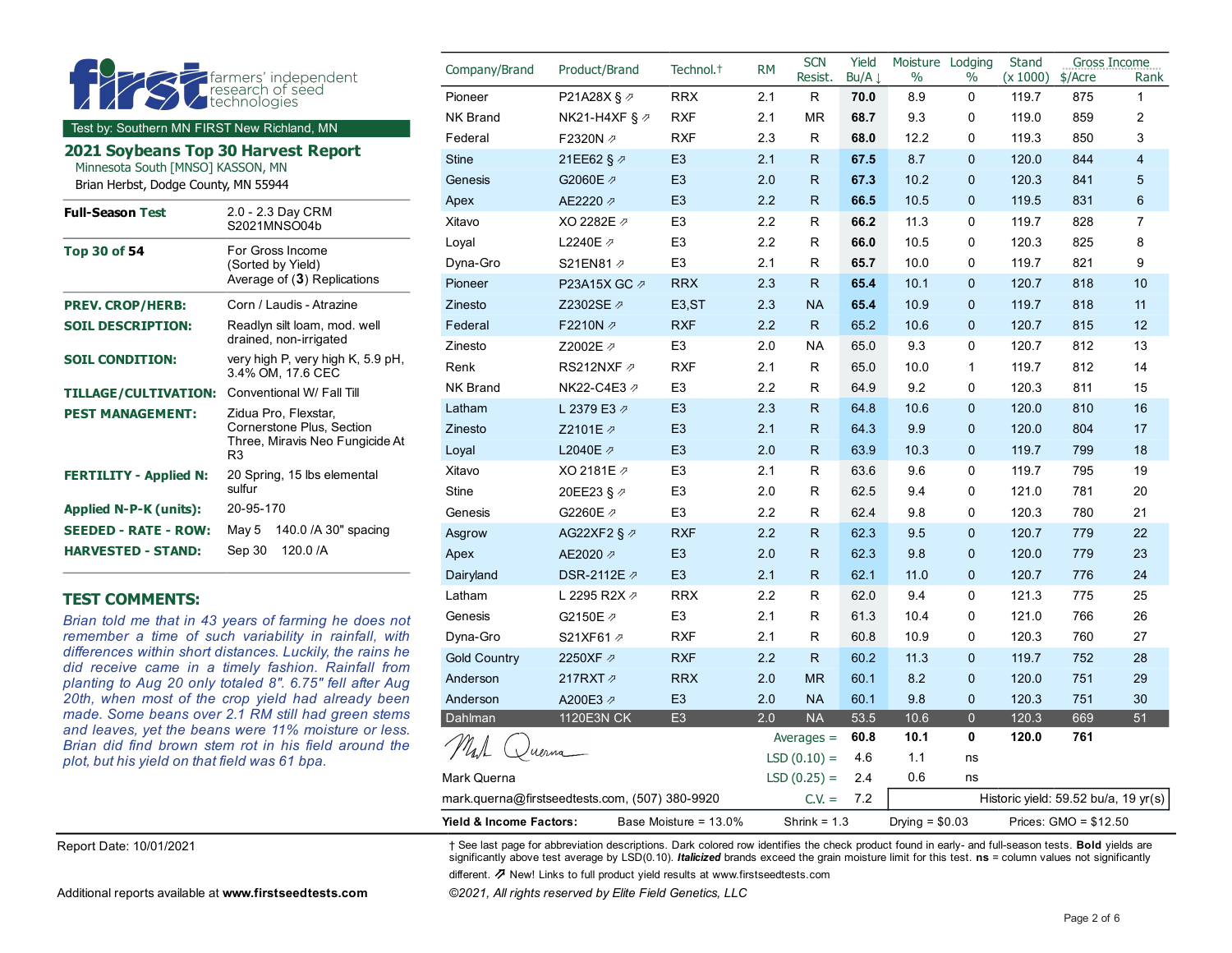## **2021 Soybeans - Minnesota South Ultra Early [ MNSO ]**



**Weather Conditions Summary at KASSON, MN** 

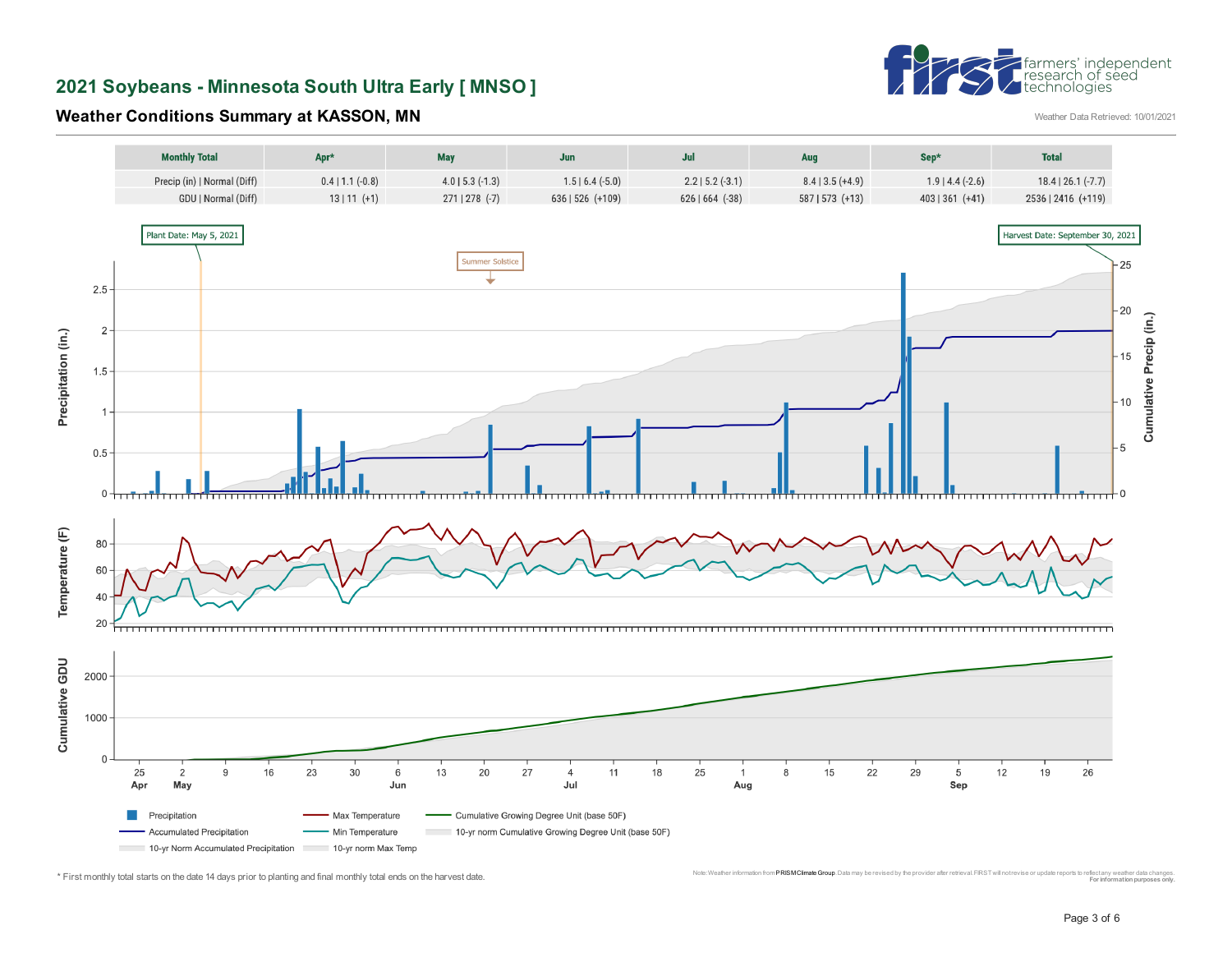# **2021 Soybeans - Minnesota South Ultra Early [ MNSO ]**



**Early-Season Test Products (53 Total)**

| Company/Brand       | <b>Product/Brand</b> | <b>Technology</b> | <b>SCN</b>               | <b>RM</b>                       | Seed Treat. |
|---------------------|----------------------|-------------------|--------------------------|---------------------------------|-------------|
| Anderson            | A180E3               | E <sub>3</sub>    | <b>NA</b>                | 1.8                             | Untreated   |
| Anderson            | A1821XF              | <b>RXF</b>        | <b>NA</b>                | 1.8                             | Untreated   |
| Apex                | AE1720               | E <sub>3</sub>    | R                        | 1.7                             | CMBV, SA    |
| Apex                | AE1910               | E <sub>3</sub>    | $\overline{\mathsf{R}}$  | 1.9                             | CMBV, SA    |
| Apex                | AE1920               | E <sub>3</sub>    | R                        | 1.9                             | CMBV, SA    |
| Apex                | AE1930               | E <sub>3</sub>    | R                        | 1.9                             | CMBV, SA    |
| Asgrow              | AG18XF1 §            | <b>RXF</b>        | $\overline{R}$           | $\overline{1.8}$                | Untreated   |
| Credenz             | CZ 1660GTLL          | LLGT27            | MR                       | 1.6                             | PV, IL, OB  |
| Dahlman             | 1120E3N CK           | E <sub>3</sub>    | <b>NA</b>                | 2.0                             | IS          |
| Dahlman             | 1215E3N GC           | E <sub>3</sub>    | $\overline{\mathsf{NA}}$ | 1.5                             | Untreated   |
| Dahlman             | 6815XN GC            | <b>RRX</b>        | $\mathsf{R}$             | 1.5                             | IS          |
| Dairyland           | <b>DSR-1673E</b>     | E <sub>3</sub>    | R                        | 1.6                             | Lum, IL     |
| Dairyland           | <b>DSR-1707E</b>     | E <sub>3</sub>    | R                        | 1.7                             | Lum, IL     |
| Dairyland           | <b>DSR-1820E</b>     | E <sub>3</sub>    | R                        | 1.8                             | Lum, IL     |
| Dairyland           | <b>DSR-2030E</b>     | E <sub>3</sub>    | R                        | 1.9                             | Lum, IL     |
| Dyna-Gro            | S17XF02              | <b>RXF</b>        | $\overline{\text{MR}}$   | $\overline{1}$ . $\overline{7}$ | EQV, SA     |
| Dyna-Gro            | S18EN52              | E <sub>3</sub>    | <b>MR</b>                | 1.8                             | EQV, SA     |
| Federal             | F1909N               | LLGT27            | R                        | 1.9                             | <b>MAG</b>  |
| Federal             | F1920N               | <b>RXF</b>        | $\overline{\mathsf{R}}$  | 1.9                             | <b>MAG</b>  |
| Genesis             | G1680GL              | LLGT27            | R                        | 1.6                             | CMBV, SA    |
| Genesis             | G1760E               | E <sub>3</sub>    | R                        | 1.7                             | CMBV, SA    |
| Genesis             | G1950E               | E <sub>3</sub>    | $\overline{\mathsf{R}}$  | 1.9                             | CMBV, SA    |
| Genesis             | G1960E               | E <sub>3</sub>    | R                        | 1.9                             | CMBV, SA    |
| <b>Gold Country</b> | 1531XF               | <b>RXF</b>        | R                        | 1.5                             | ACi, IL     |
| <b>Gold Country</b> | 1609X                | <b>RRX</b>        | $\overline{R}$           | 1.6                             | ACi, IL     |
| Golden Harvest      | GH1762XF §           | <b>RXF</b>        | MR                       | 1.7                             | CMBV, SA    |
| Golden Harvest      | GH1802E3             | E <sub>3</sub>    | R                        | 1.8                             | CMBV, SA    |
| Hefty               | H16X1                | <b>RRX</b>        | R                        | 1.6                             | DST4,SA     |
| Hefty               | H16XF2               | <b>RXF</b>        | <b>NA</b>                | 1.6                             | DST4,SA     |
| Hefty               | <b>H17XF1</b>        | <b>RXF</b>        | <b>NA</b>                | 1.7                             | DST4,SA     |
| Hefty               | <b>H18XF2</b>        | <b>RXF</b>        | <b>NA</b>                | 1.8                             | DST4,SA     |
| Latham              | L 1648 LLGT27        | LLGT27            | R                        | 1.6                             | $SS+$       |
| Latham              | L 1758 E3            | E <sub>3</sub>    | R                        | 1.7                             | SS+, SA     |
| Latham              | L 1784 XF            | <b>RXF</b>        | $\mathsf R$              | 1.7                             | SS+, SA     |
| Latham              | L 1995 E3            | E <sub>3</sub>    | R                        | 1.9                             | SS+, SA     |
| Loyal               | L1740E               | E <sub>3</sub>    | R                        | 1.7                             | CMBV, SA    |

| Company/Brand    | <b>Brand/Product</b> | <b>Technology</b> | <b>SCN</b> | <b>RM</b> | Seed Treat.        |
|------------------|----------------------|-------------------|------------|-----------|--------------------|
| Loyal            | L1940E               | E <sub>3</sub>    | R          | 1.9       | CMBV <sub>SA</sub> |
| Loval            | L1950E               | E <sub>3</sub>    | R          | 1.9       | CMBV <sub>SA</sub> |
| <b>NK Brand</b>  | NK17-M2XF            | <b>RXF</b>        | R          | 1.7       | CMBV <sub>SA</sub> |
| INK Brand        | NK18-J7E3 §          | E <sub>3</sub>    | <b>MR</b>  | 1.8       | CMBV, SA           |
| <b>NK Brand</b>  | NK19-C8XF            | <b>RXF</b>        | R          | 1.9       | CMBV <sub>SA</sub> |
| <b>INK Brand</b> | <b>NK19-Y5E3</b>     | E <sub>3</sub>    | R          | 1.9       | CMBV <sub>SA</sub> |
| <b>NuTech</b>    | 18N02E               | E <sub>3</sub>    | R          | 1.8       | Lum, Lu, IL        |
| Pioneer          | P15A63X §            | <b>RRX</b>        | NA.        | 1.5       | Untreated          |
| Pioneer          | P18A33X §            | <b>RRX</b>        | NA.        | 1.8       | Lum, Lu            |
| Stine            | 17EE32 §             | E <sub>3</sub>    | R          | 1.7       | SFI                |
| Xitavo           | XO 1632E             | E <sub>3</sub>    | R          | 1.6       | PV, IL, OB         |
| lXitavo          | XO 1761E             | E <sub>3</sub>    | R          | 1.7       | PV, IL, OB         |
| Xitavo           | XO 1822E             | E <sub>3</sub>    | R          | 1.8       | PV.IL.OB           |
| Zinesto          | Z1702E               | E <sub>3</sub>    | <b>NA</b>  | 1.7       | DST4,SA            |
| Zinesto          | Z1801E               | E <sub>3</sub>    | R          | 1.8       | DST4,SA            |
| Zinesto          | Z1802E               | E <sub>3</sub>    | NA.        | 1.8       | DST4,SA            |
| Zinesto          | Z1902E               | E <sub>3</sub>    | NA.        | 1.9       | DST <sub>5</sub>   |

\* FIRST does not inspect products for refuge blend. N\* indicates the product was entered without a refuge component by the sponsoring seed company. Prior year entries may contain refuge blend.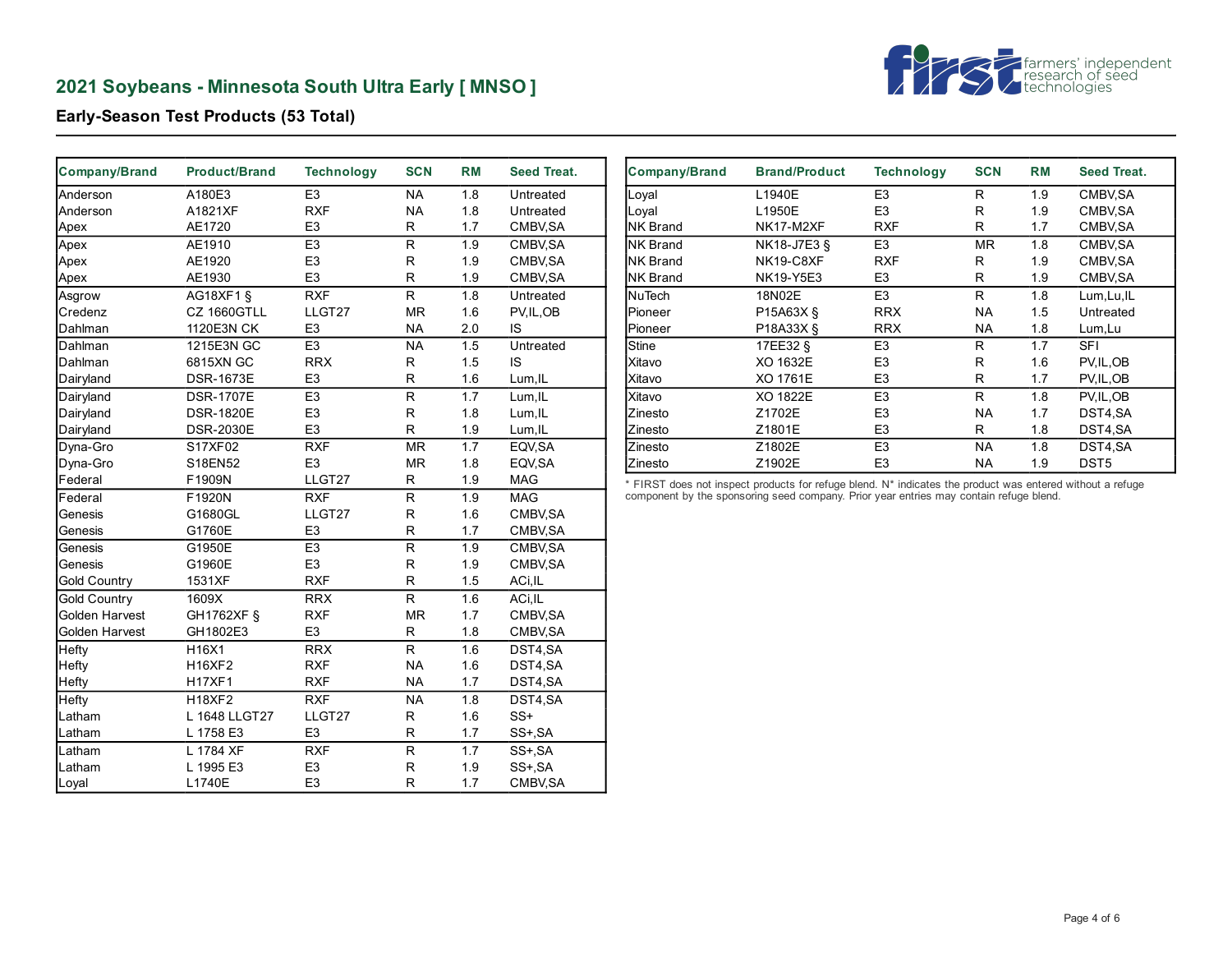# **2021 Soybeans - Minnesota South Ultra Early [ MNSO ]**



**Full-Season Test Products (54 Total)**

| Company/Brand       | <b>Product/Brand</b> | <b>Technology</b> | <b>SCN</b>               | <b>RM</b>        | <b>Seed Treat.</b> |
|---------------------|----------------------|-------------------|--------------------------|------------------|--------------------|
| Anderson            | 217RXT               | <b>RRX</b>        | <b>MR</b>                | 2.0              | Untreated          |
| Anderson            | A200E3               | E <sub>3</sub>    | <b>NA</b>                | 2.0              | Untreated          |
| Anderson            | A2121XF              | <b>RXF</b>        | <b>NA</b>                | 2.0              | Untreated          |
| Apex                | AE2020               | E <sub>3</sub>    | R                        | 2.0              | CMBV, SA           |
| Apex                | AE2110               | E <sub>3</sub>    | R                        | 2.1              | CMBV, SA           |
| Apex                | AE2220               | E <sub>3</sub>    | R                        | 2.2              | CMBV, SA           |
| Asgrow              | AG21XF0 §            | <b>RXF</b>        | $\overline{R}$           | 2.1              | ACi, IL            |
| Asgrow              | AG22XF2 §            | <b>RXF</b>        | $\mathsf R$              | 2.2              | ACi, IL            |
| Credenz             | <b>CZ 2121GTLL</b>   | LLGT27            | <b>MR</b>                | 2.1              | PV, IL, OB         |
| Dahlman             | 1120E3N CK           | E <sub>3</sub>    | $\overline{\mathsf{NA}}$ | 2.0              | IS                 |
| Dahlman             | 7220XF GC            | <b>RXF</b>        | <b>NA</b>                | 2.0              | IS                 |
| Dairyland           | <b>DSR-2040E</b>     | E <sub>3</sub>    | R                        | 2.0              | Lum, IL            |
| Dairyland           | <b>DSR-2112E</b>     | E <sub>3</sub>    | R                        | 2.1              | Lum, IL            |
| Dairyland           | <b>DSR-2222E</b>     | E <sub>3</sub>    | R                        | 2.2              | Lum, IL            |
| Dyna-Gro            | S21EN81              | E <sub>3</sub>    | R                        | 2.1              | EQV, SA            |
| Dyna-Gro            | S21XF61              | <b>RXF</b>        | $\overline{R}$           | $\overline{2.1}$ | EQV, SA            |
| Dyna-Gro            | S21XF72              | <b>RXF</b>        | R                        | 2.1              | EQV, SA            |
| Federal             | F2210N               | <b>RXF</b>        | R                        | 2.2              | <b>MAG</b>         |
| Federal             | F2320N               | <b>RXF</b>        | $\overline{\mathsf{R}}$  | 2.3              | <b>MAG</b>         |
| Genesis             | G2060E               | E <sub>3</sub>    | R                        | 2.0              | CMBV, SA           |
| Genesis             | G2150E               | E <sub>3</sub>    | R                        | 2.1              | CMBV, SA           |
| Genesis             | G2190GL              | LLGT27            | $\overline{\mathsf{R}}$  | 2.1              | CMBV, SA           |
| Genesis             | G2260E               | E <sub>3</sub>    | R                        | 2.2              | CMBV, SA           |
| <b>Gold Country</b> | 2250XF               | <b>RXF</b>        | R                        | 2.2              | ACi, IL            |
| Golden Harvest      | GH2102XF             | <b>RXF</b>        | MR                       | 2.1              | CMBV, SA           |
| Golden Harvest      | GH2292E3             | E <sub>3</sub>    | <b>MR</b>                | 2.2              | CMBV, SA           |
| Hefty               | <b>H20XF1</b>        | <b>RXF</b>        | NA                       | 2.0              | DST4,SA            |
| Hefty               | <b>H20XF2</b>        | <b>RXF</b>        | <b>NA</b>                | 2.0              | DST4,SA            |
| Hefty               | <b>H21XF2</b>        | <b>RXF</b>        | <b>NA</b>                | 2.1              | DST4,SA            |
| Hefty               | H23XF1               | <b>RXF</b>        | <b>NA</b>                | 2.3              | DST4,SA            |
| Latham              | L 2049 E3            | E <sub>3</sub>    | R                        | 2.0              | SS+, SA            |
| Latham              | L 2193 E3            | E <sub>3</sub>    | $\mathsf R$              | 2.1              | SS+, SA            |
| Latham              | L 2295 R2X           | <b>RRX</b>        | $\mathsf R$              | 2.2              | SS+, SA            |
| Latham              | L 2379 E3            | E <sub>3</sub>    | ${\sf R}$                | 2.3              | SS+, SA            |
| Loyal               | L2040E               | E <sub>3</sub>    | R                        | 2.0              | CMBV, SA           |
| Loyal               | L2130E               | E <sub>3</sub>    | $\mathsf{R}$             | 2.1              | CMBV, SA           |

| Company/Brand   | <b>Brand/Product</b> | <b>Technology</b>   | <b>SCN</b> | <b>RM</b> | <b>Seed Treat.</b> |
|-----------------|----------------------|---------------------|------------|-----------|--------------------|
| Loyal           | L2240E               | E <sub>3</sub>      | R          | 2.2       | CMBV,SA            |
| <b>NK Brand</b> | <b>NK21-H4XF §</b>   | <b>RXF</b>          | MR.        | 2.1       | CMBV,SA            |
| <b>NK Brand</b> | <b>NK22-C4E3</b>     | E <sub>3</sub>      | R          | 2.2       | CMBV,SA            |
| lNuTech         | 20N04E               | E <sub>3</sub>      | R          | 2.0       | Lum, Lu, IL        |
| lNuTech         | 21N06E               | E <sub>3</sub>      | R          | 2.1       | Lum, Lu, IL        |
| Pioneer         | <b>P20T64E GC</b>    | E <sub>3</sub>      | R          | 2.0       | Lum, Lu            |
| Pioneer         | P21A28X §            | <b>RRX</b>          | R          | 2.1       | Lum, Lu            |
| Pioneer         | <b>P23A15X GC</b>    | <b>RRX</b>          | R          | 2.3       | Lum, Lu            |
| Renk            | RS212NXF             | <b>RXF</b>          | R          | 2.1       | EcTC, SA           |
| Renk            | RS219NX              | <b>RRX</b>          | R          | 2.1       | EcTC, SA           |
| <b>Stine</b>    | 20EE23 §             | E <sub>3</sub>      | R          | 2.0       | <b>SFI</b>         |
| <b>Stine</b>    | 21EE62 §             | E <sub>3</sub>      | R          | 2.1       | <b>SFI</b>         |
| Xitavo          | XO 2181E             | E <sub>3</sub>      | R          | 2.1       | PV, IL, OB         |
| Xitavo          | XO 2282E             | E <sub>3</sub>      | R          | 2.2       | PV, IL, OB         |
| Zinesto         | Z2002E               | E <sub>3</sub>      | <b>NA</b>  | 2.0       | DST4,SA            |
| Zinesto         | Z2101E               | E <sub>3</sub>      | R          | 2.1       | DST4,SA            |
| Zinesto         | Z2202E               | E <sub>3</sub>      | NA.        | 2.2       | DST4,SA            |
| Zinesto         | Z2302SE              | E <sub>3</sub> , ST | NA         | 2.3       | DST <sub>5</sub>   |

\* FIRST does not inspect products for refuge blend. N\* indicates the product was entered without a refuge component by the sponsoring seed company. Prior year entries may contain refuge blend.